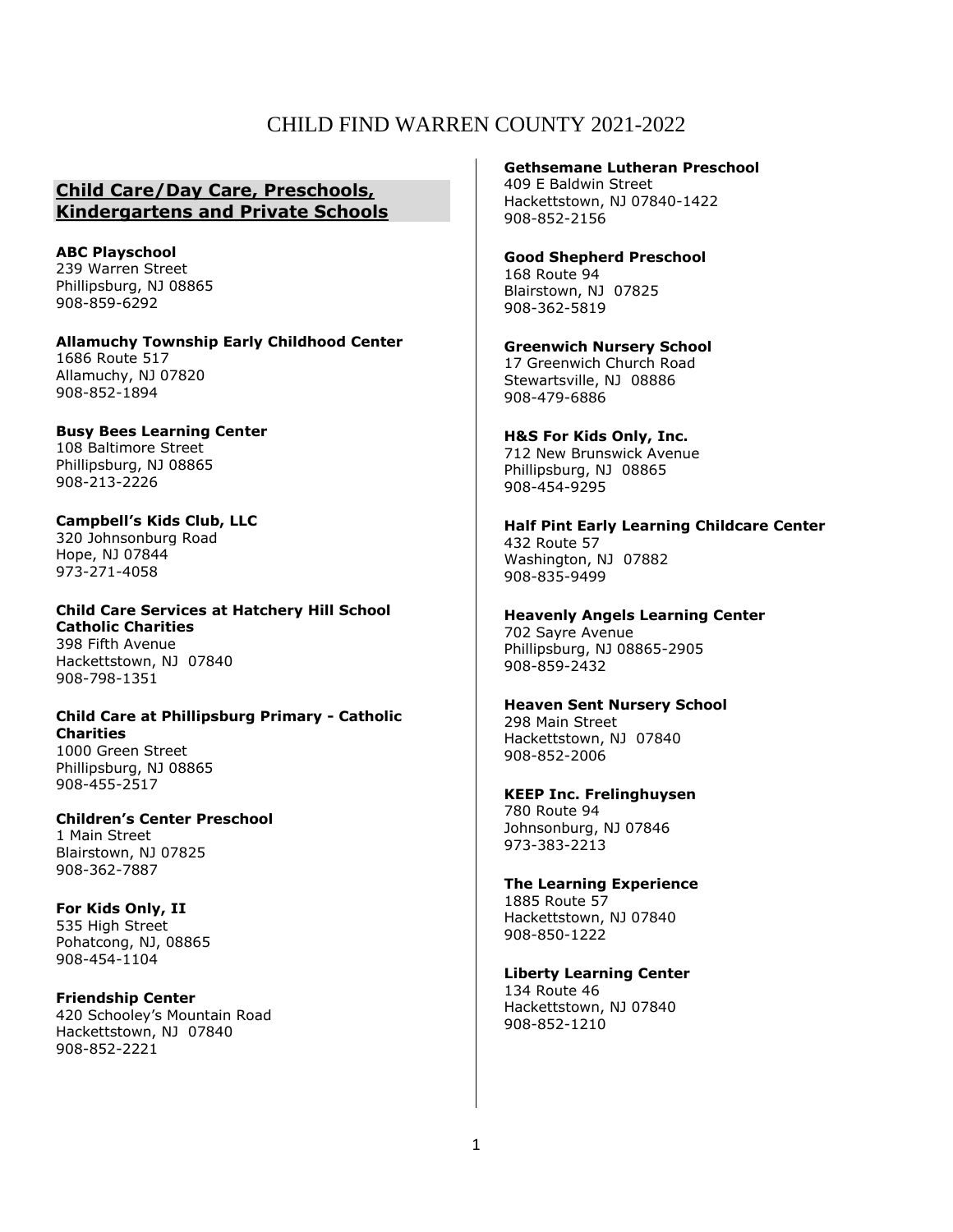## **Little Bears Learning Center**

269 Route 31 South Washington, NJ 07882 908-835-9010

## **Little Genius Planet**

205 Strykers Road Phillipsburg, NJ 08865 908-454-6666

#### **Little Shepherds Early Learning Community** 390 NJ Route 57W Washington, NJ 07882 908-223-1780

## **Little Stingers Integrated Preschool Program Greenwich Township School District** 101 Wyndham Farm Blvd.

Stewartsville, NJ 08886 908-859-2022

#### **Little Wonders Childcare & Learning Center** 208 Strykers Road Phillipsburg, NJ 08865 908-859-0387

**Memorial Elementary School** 300 W Stewart Street Washington, NJ 07882 908-689-3336

#### **Norwescap Head Start and Home Base** 604 Roseberry Street Phillipsburg, NJ 08865 (908) 213-3422

#### **Norwescap Head Start** 535 Fisher Avenue Phillipsburg, NJ 08865 908-454-5936

## **Norwescap Head Start**

2 Pohatcong Avenue Washington, NJ 07882 908-689-4668

**Owls Nest Childcare Center** 155 NJ-94 Blairstown, NJ 07825 908-362-5991

## **Partners at Phillipsburg Early Childhood Learning Center - Catholic Charities**

459 Center Street Phillipsburg, NJ 08865 908-454-3400 x3081

## **Pohatcong School Work-Family Connection**

240 Route 519 Phillipsburg, NJ 08865 908-859-8155 Ext. 2111

#### **Project TEACH** 540 Route 57 East Port Murray, NJ 07865 908-689-4650

## **The [Pumpkin Patch](http://www.yellowbook.com/profile/pumpkin-patch-the_1505362859.html?showads=true&classid=1721)**

150 Mountain Avenue Hackettstown, NJ 07840-2360 908-852-8855

## **The Pumpkin Patch Preschool**

915 County Rd 517 Hackettstown, NJ 07840 908-763-7133

# **[Rainbow Child Development](http://www.yellowbook.com/profile/rainbow-child-development_1628889753.html?showads=true&classid=1721) Center**

1733 Washington Valley Drive Stewartsville, NJ 08886-2619 908-859-4005

## **Saint Joseph Catholic Academy**

200 Carlton Avenue Washington, NJ 07882 908-689-0093

## **[Saint Anne's Center](http://www.yellowbook.com/profile/saints-philip-and-jmes-elem-schl_1631756695.html?showads=true&classid=7717)**

137 Roseberry Street Phillipsburg, NJ 08865-1629 908-859-3516

# **Shanda's Sunny Days on Main**

178 Main Street Hackettstown, NJ 07840 908-852-5222

## **Taylor Street Elementary School**

16-24 Taylor Street Washington, NJ 07882 908-689-0829

## **[Tranquility Adventist School](http://www.yellowbook.com/profile/tranquility-adventist-school_1538764327.html?showads=true&classid=7717)**

3 Academy Lane Andover, NJ 07821-2402 908-852-1391

# **Warren County Christian Academy**

300 Cromwell Avenue Phillipsburg, NJ 08865 (908) 235-2452

# **Washington Head Start**

2 Pohatcong Avenue Washington, NJ 07882 908-689-4668

## **Washington Kid Care & Learning Center**

70-72 E. Washington Avenue Washington, NJ 07882 908-689-1777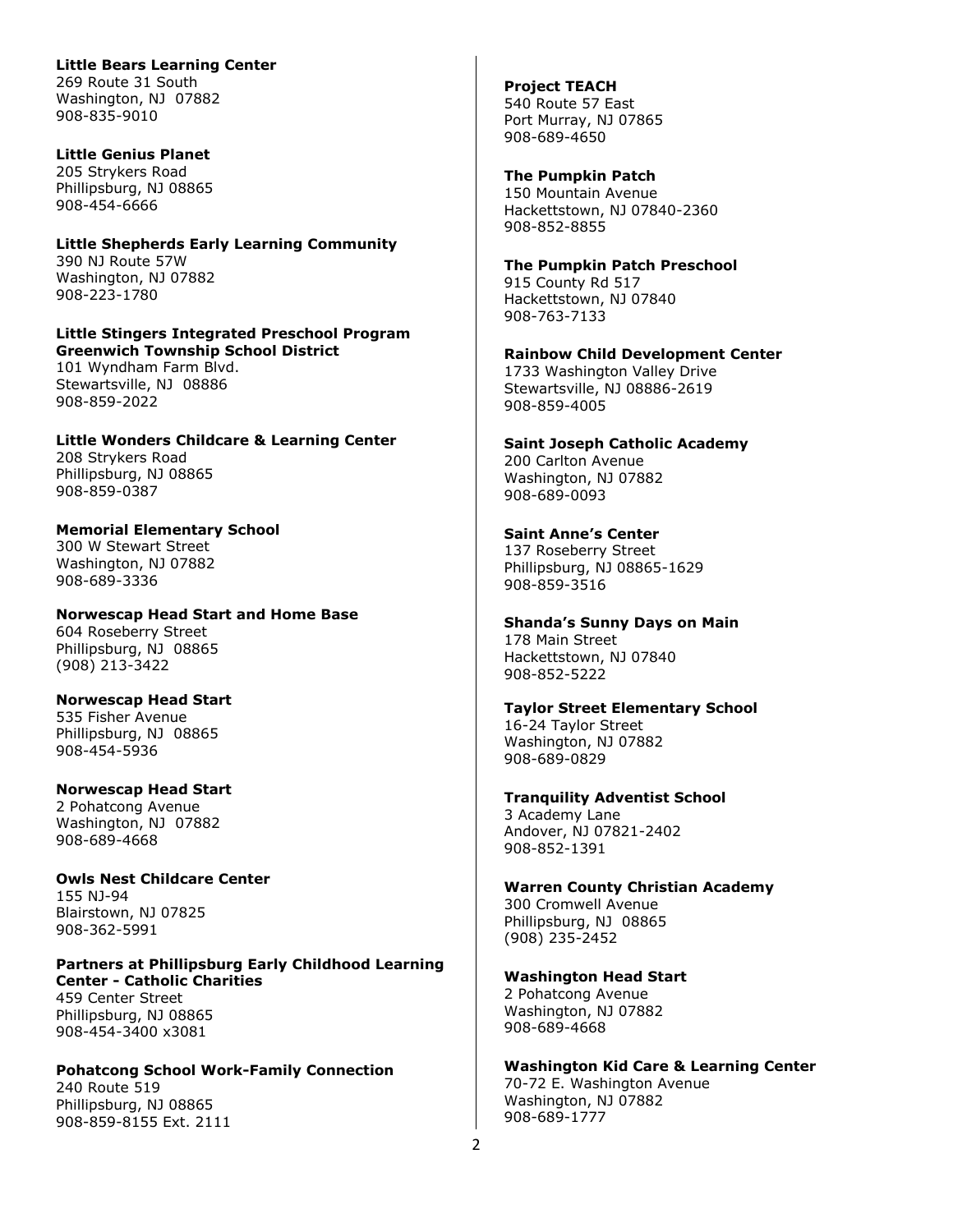**Washington Nursery School** 40 E Church Street Washington, NJ 07882 908-689-4998

## **Willow Grove Family Friendly Center - Catholic Charities**

601 Willow Grove Street Hackettstown, NJ 07840 908-798-1352

#### **Work-Family Connection at Harmony School** 2551 Belvidere Road Phillipsburg, NJ 08865 908-859-1001

**Work-Family Connection at White Township** 565 Route 519 Belvidere, NJ 07823 908-534-5935

## **Early Intervention**

**ARC – Warren County Chapter** 319 W. Washington Ave #2 PO Box 389 Washington, NJ 07882 908-689-7525

**Project First Step** 319 W. Washington Ave #2 Washington, NJ 07882 908-689-4542

# **Physicians/Pediatrics & Family Practice**

**Chugh, Jagdish C., M.D.** 160 Mountain Avenue Hackettstown, NJ 07840 908-852-8787

**Cooley, Susan, M.D. –** ophthalmology 800 Coventry Drive Phillipsburg, NJ 08865 908-859-6055

#### **Hackettstown Regional Medical Center** 651 Willow Grove Street

Hackettstown, NJ 07840 908-852-5100

## **Hampton Family Practice**

Paul Madura, M.D. 450 Charlestown Road Hampton, NJ 08827 908-537-1042

#### **Kavcsak, Nicholas, M.D.** - optometric physician 416 Front Street Belvidere, NJ 07823 908-475-5757

**Kedzierska, Ksymena, M.D.** 4C Doctor's Park Hackettstown, NJ 07840 908-852-8096

**[Kim, Daryl](http://www.yellowbook.com/profile/kim-daryl_1505340649.html?classid=6653) K., M.D. -**internal medicine & pediatrics 5 Eisenhower Road Columbia, NJ 07832 908 362-5360

**[Levine, Helaine,](http://www.yellowbook.com/profile/levine-helaine_1505342747.html?classid=6653) M.D.** - pediatrics 755 Memorial Pkwy Phillipsburg, NJ 08865 908-454-6303

### **Medical Care Associates**

137 Mountain Avenue, Suite 1 Hackettstown, NJ 07840-2390 908-852-1887

## **Medical Care Associates**

456 Route 31 Hampton, NJ 08827 908-574-5731

# **Merkle, Jeffrey, M.D. –** pediatrics

254 Mountain Avenue #309 Hackettstown, NJ 07840 908-852-6400

### **[New Beginnings Pediatrics](http://www.yellowbook.com/profile/new-beginnings-pediatrics_1617125737.html?classid=6653)**

Evans, Charles, M.D. & Sion, Armi T. M.D. 755 Memorial Parkway Suite 115 Phillipsburg, NJ 08865 908-454-3737

### **Pequest Family Practice**

500 Greenwich Street Belvidere, NJ 07823 908-475-9990

### **Plaza Medical Associates -** pediatrics

657 Willow Grove Street, Suite 401 Hackettstown, NJ 07840 908-850-7800

## **Premiere Health**

5 Eisenhower Road Columbia, NJ 07832 908-362-5360

**Reddy, Muralidhar M.D.** - internal medicine 234 Greenwich Street # A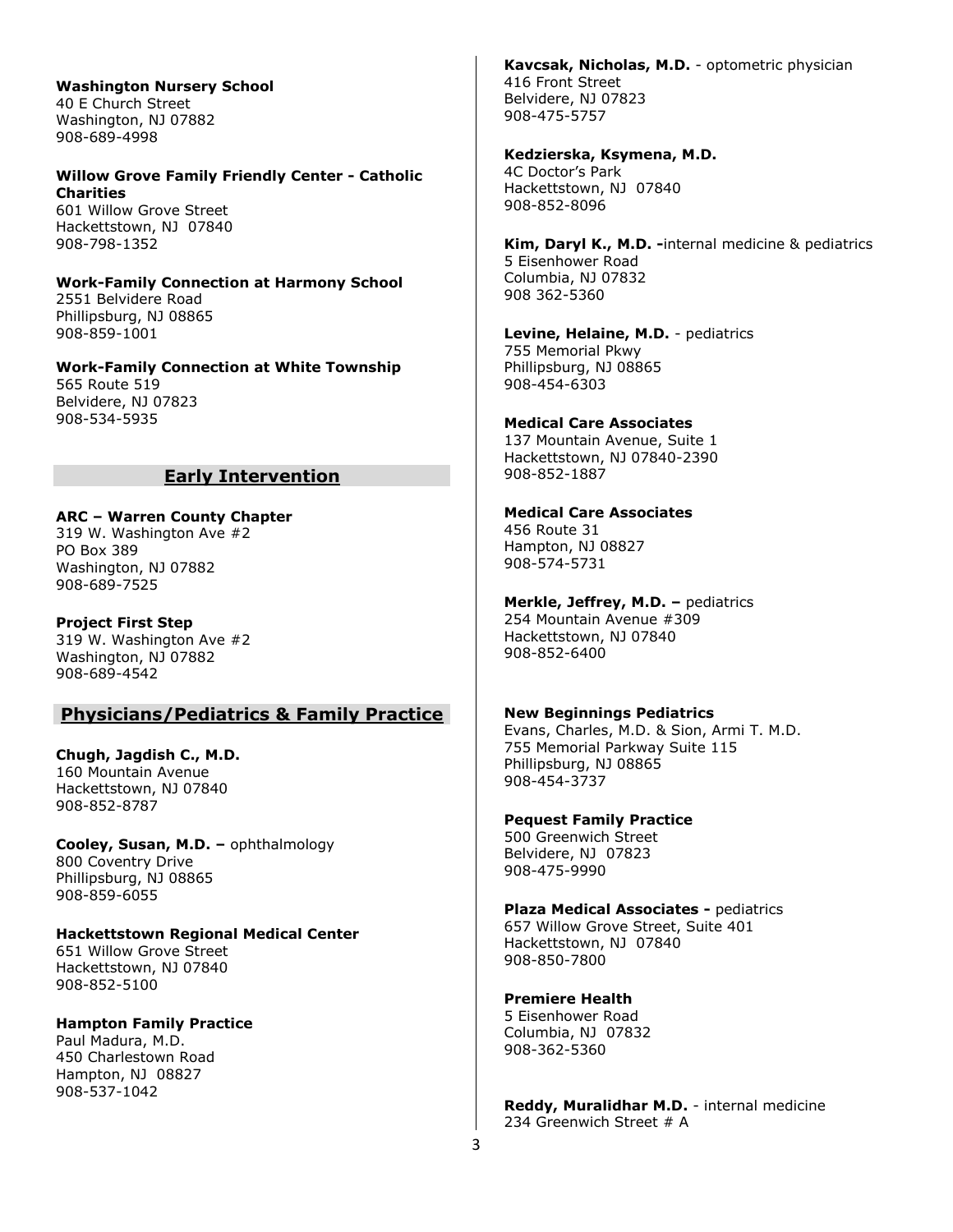Belvidere, NJ 07823 908-475-2391 **and** 1738 Route 31 North, Suite 203 Clinton, NJ 08809 908-735-4645

#### **Riverfield Family Health Center**

6 Clubhouse Drive, Suite 102 Washington, NJ 07882 908-237-4144

**Sakowski, Jacek M.D.** - pediatrics Hackettstown Pediatrics 4C Doctor's Park Hackettstown, NJ 07840 908-852-8096

**St. Luke's Coventry Family Practice** 755 Memorial Parkway Phillipsburg, NJ 08865 908-454-6303

**St. Luke's- Warren Campus** 185 Roseberry Street Phillipsburg, NJ 08865 908-859-6700

**St. Luke's Warren Hills Family Practice** 315 Route 31 South Washington, NJ 07882 908-835-3000

### **Skylands Medical Group**

210 State Route 94 Columbia, NJ 07832 908-362-9285

**[Sorvino Noel R](http://www.yellowbook.com/profile/sorvino-noel-r_1860631852.html?classid=6653)** - pediatrics 59 East Mill Road #301 Long Valley, NJ 07853 908 - 876-4900

**The Doctor is In** 1205 US Highway 22 Phillipsburg, NJ 08865 908-213-2211

**Zufall Health Center (Medical and Dental)** 117 Seber Road (5 Doctor's Park) Hackettstown, NJ 07840 908-452-5366

## **Pediatric Dentists**

# **Adaptive Dental Associates – Hillcrest Mall**

755 Memorial Parkway #301 Phillipsburg, NJ 08865 908-859-4498

# **Bright Smiles for Kids**

**Madan, Sangita D.D.S.** 121 Shelley Drive, Suite 1A Hackettstown, NJ 07840 908-979-0606

## **Dental Health Associates**

320 So. Main Street Phillipsburg, NJ 08865 908-454-9800

#### **Dyson, Cornelius D.D.S. My Children's Dentist**

134 Belvidere Ave Washington, NJ 07882 908-835-3500

## **Hackettstown Family Dentistry**

168 Mountain Avenue Hackettstown, NJ 07840 908-852-6611

### **Independence Dental Associates**

915 County Road 517 #23 Hackettstown, NJ 07840 908-852-2215

## **Roseberry Family Dental**

224 Roseberry Street, Suite 7 Phillipsburg, NJ 08865 (Inside the Warren Professional Building) 908-859-5600

#### **Today's Family Dental**

310 East Washington Avenue Suite A Washington, NJ 07882 908-650-8154

#### **Warren County Dental Center** 113 Belvidere Avenue Washington, NJ 07882 908-689-9797

### **Psychiatrists & Psychologists**

**Aquino, Anthony T., Ph.D. Center for Counseling and Psychotherapy Svcs.** 26 US Highway 46 Hackettstown, NJ 07840 908-852-9000

**Caruso, Edward F., M.D.** 960 NJ-173 Bloomsbury, NJ 08804 908-388-3500

#### **Dailey, Matthew E., Ph.D.** 699 Washington Street, Suite 101 Hackettstown, NJ 07840 973-804-7150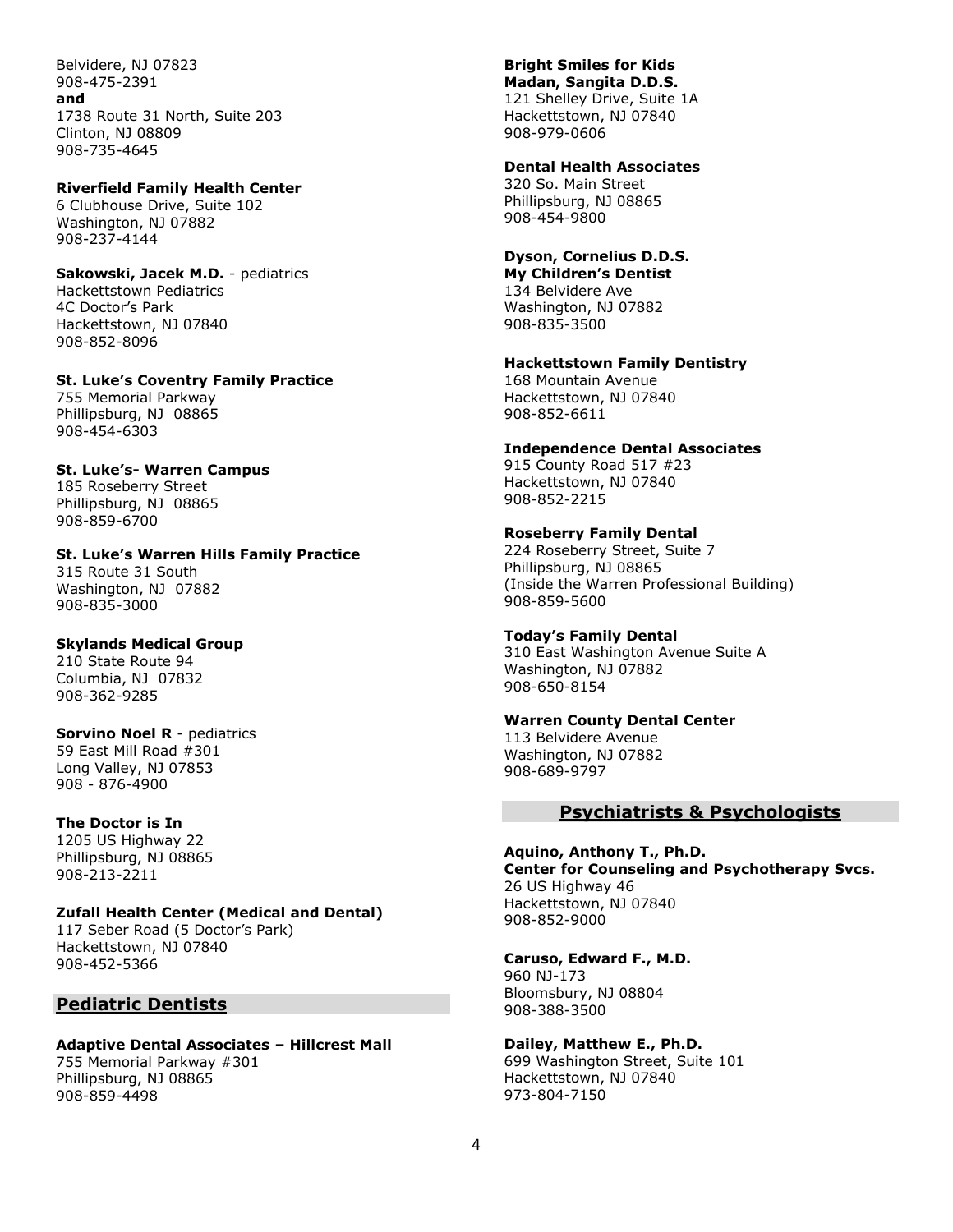### **Jain, Sanjeevani, M.D.**

1575 County Road 517 Hackettstown, NJ 07840 908-852-4084

### **Javia, Subhashchandra J., M.D.**

300 Coventry Drive Phillipsburg, NJ 08865 908-454-7726

#### **Kurra, Sureshbabu M.D. -** Child/Adol. Psychiatry 492 NJ-57, Washington, NJ 07882 [\(908\) 689-4470](https://www.google.com/search?ei=q2s5WqTYIoXm_QbNq4LYBw&q=Kurra%2C+Sureshbabu+MD+&oq=Kurra%2C+Sureshbabu+MD+&gs_l=psy-ab.3..0i22i10i30k1.3801.6330.0.8312.3.3.0.0.0.0.65.65.1.3.0....0...1c.1j2.64.psy-ab..0.1.64.0...94.6GEEycZVmvY) **and** Family Guidance Center of Warren County 492 State Route 57 West Washington, NJ 07882 908-689-1000

# **Mintz, Marshall L., Psy.D.**

254 Mountain Avenue # B Hackettstown, NJ 07840 908-979-1144

#### **Monday, Lee Ph.D.** Psychological Associates 486 Schooley's Mountain Road Hackettstown, NJ 07840 908-850-4552

# **Most, Charles J., Psy.D.**

420 Coventry Drive Phillipsburg, NJ 08865 908-859-5450

**Novaky, Denise Ph.D.** 699 Washington Street, Suite 101 Hackettstown, NJ 07840 908-813-2455

## **Psychological Associates of North Jersey, LLC**

254 B Mountain Avenue, Suite 202 Hackettstown, NJ 07840 908-979-1144

# **Newspapers/Publications**

*The Express Times* 18 Centre Square Easton, PA 18042 610-258-7171

*Paulinskill Valley Chronicle* 11 Main Street P.O. Box 538 Blairstown, NJ 07825 908-362-0066

*The Press* 1 Broadway, Suite #1 Bangor, PA 18013 610-599-1952

## *The Star Ledger*

1 Gateway Center, Suite 1100 Newark, NJ 07102 800-501-2100

### *The Warren Reporter & Star Gazette*

106 E Moore Street Hackettstown, NJ 07840 Tel # 908-782-4730 Fax # 908-782-6572

# *The Washington Messenger*

325 West Washington Avenue Washington, NJ 07882 908-689-3071

# **Libraries**

# **Hackettstown Public Library** 110 Church Street

Hackettstown, NJ 07840 908-852-4936

## **Oxford Public Library**

42 Washington Avenue Oxford, NJ 07863 908-453-2625

## **Phillipsburg Library**

200 Broubalow Way Phillipsburg, NJ 08865 908-454-3712

## **Warren County Library**

**Catherine Dickson Hoffman Branch** 4 Lambert Road Blairstown, NJ 07825 908-362-8335

#### **Warren County Library - Franklin Branch** 1502 Route 57

Washington, NJ 07882 908-689-7922

#### **Warren County Library Headquarters** 2 Shotwell Drive Belvidere, NJ 07823 908-475-6322

**Warren County Library - Northeast Branch** 40 US Highway 46 West Hackettstown, NJ 07840 908-813-3858

**Warren County Library - Southwest Branch** 404 Route 519